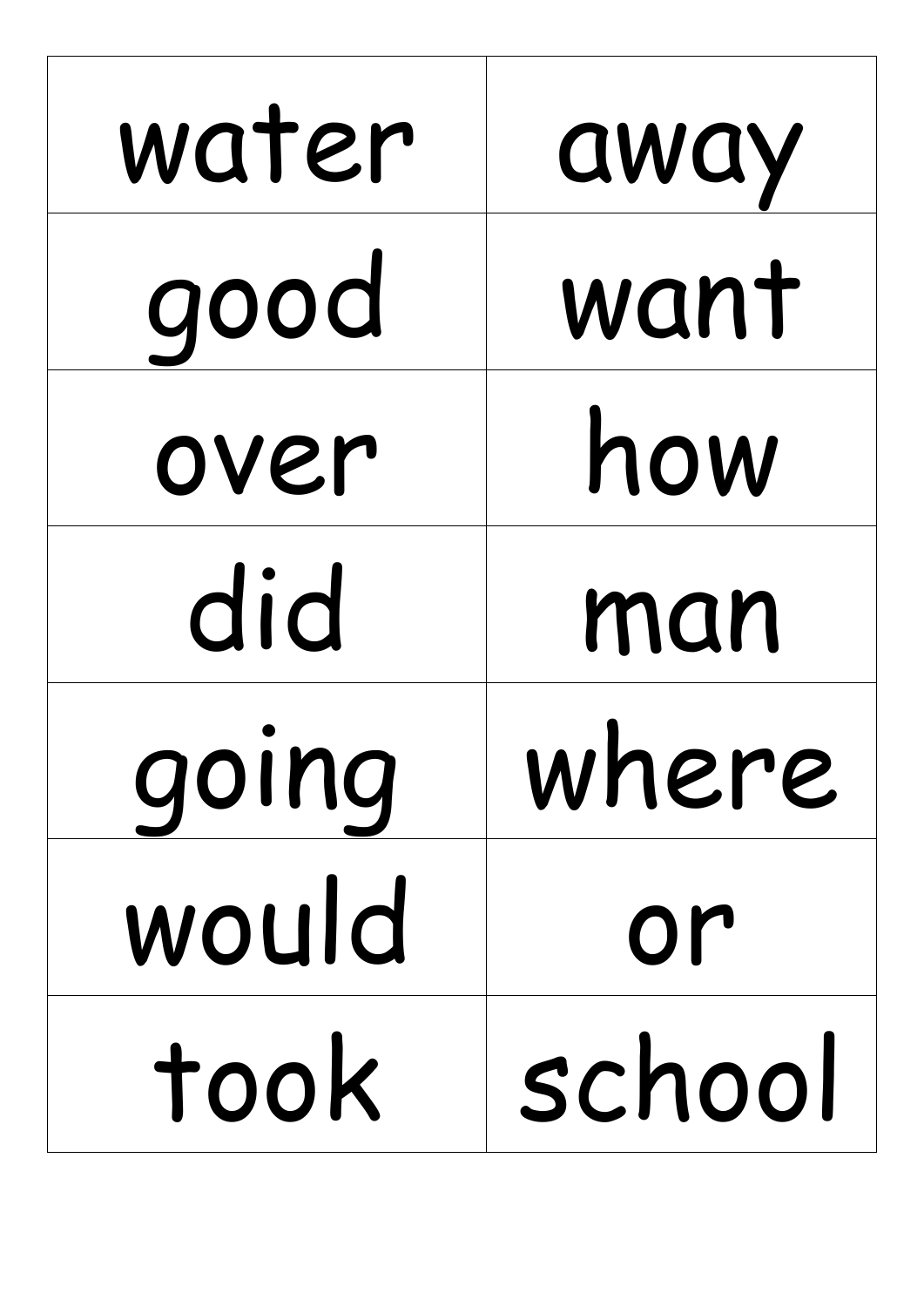| think | home   |
|-------|--------|
| who   | didn't |
| ran   | know   |
| bear  | can't  |
| again | CQT    |
| long  | things |
| new   | after  |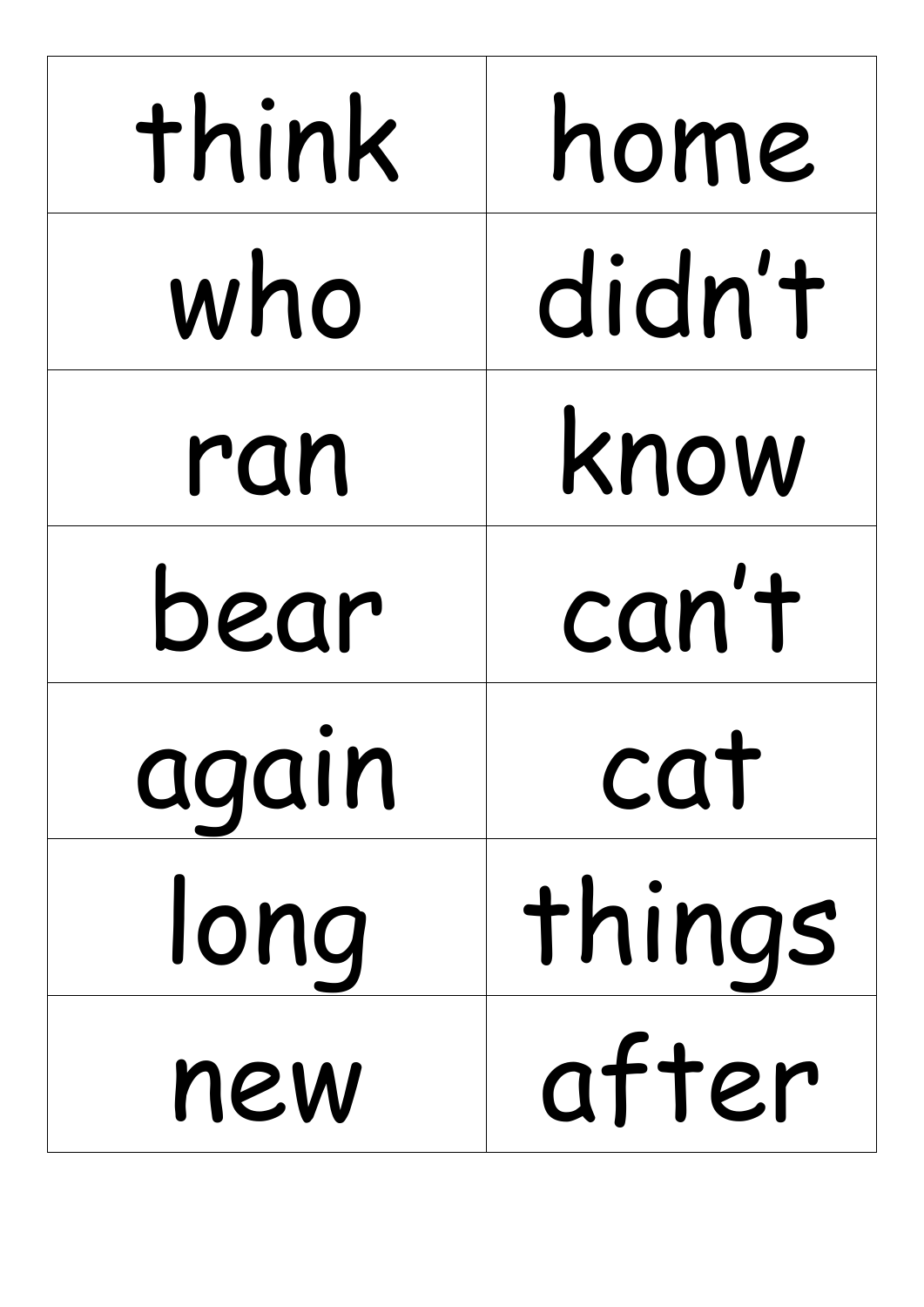| wanted     | eat     |
|------------|---------|
| everyone   | our     |
| two        | has     |
| <b>YES</b> | play    |
| TAKE       | Thought |
| dog        | well    |
| find       | more    |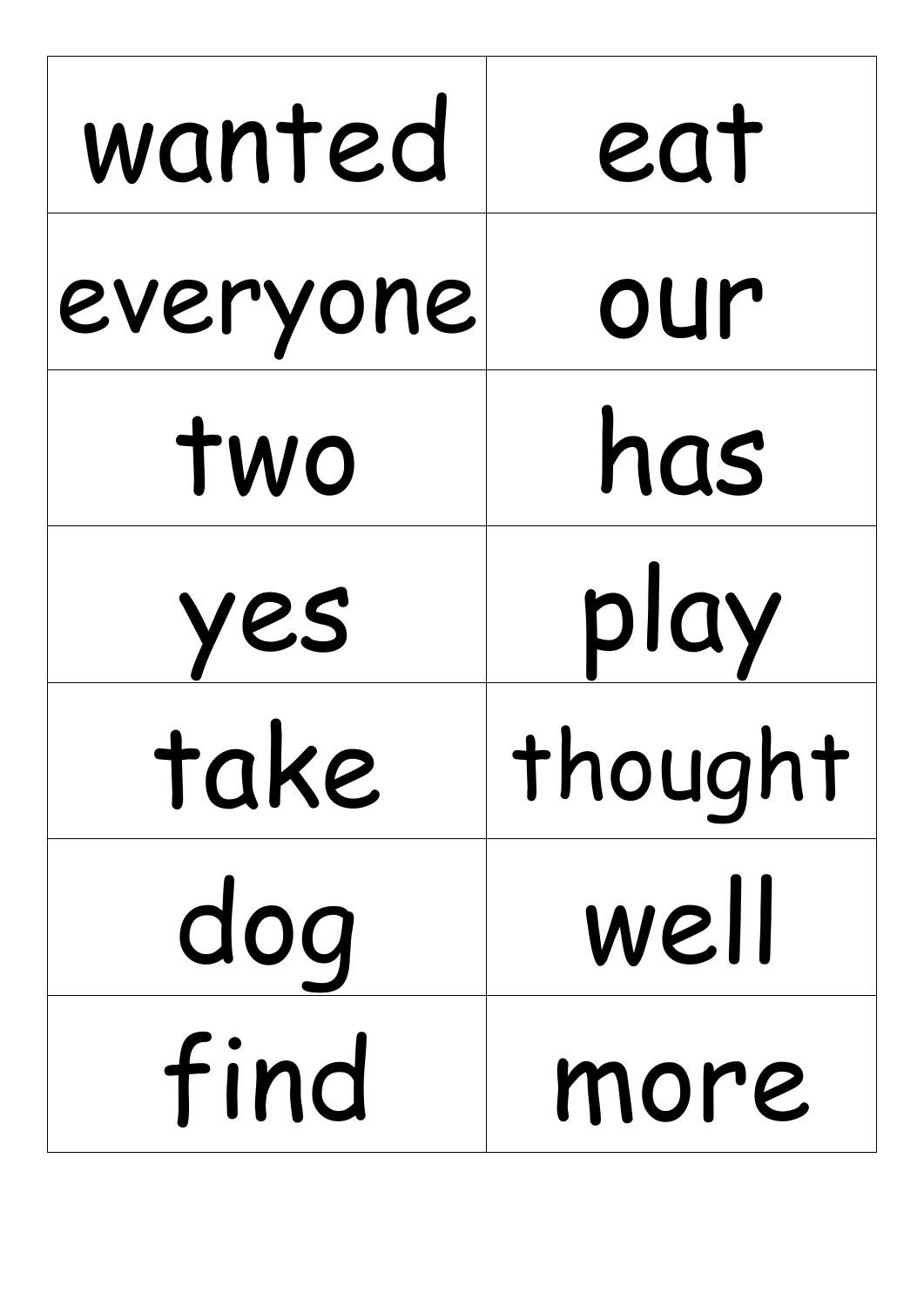| $T^{\prime}$ ll | round   |
|-----------------|---------|
| tree            | magic   |
| shouted         | US      |
| other           | food    |
| TOX             | Through |
| way             | been    |
| stop            | must    |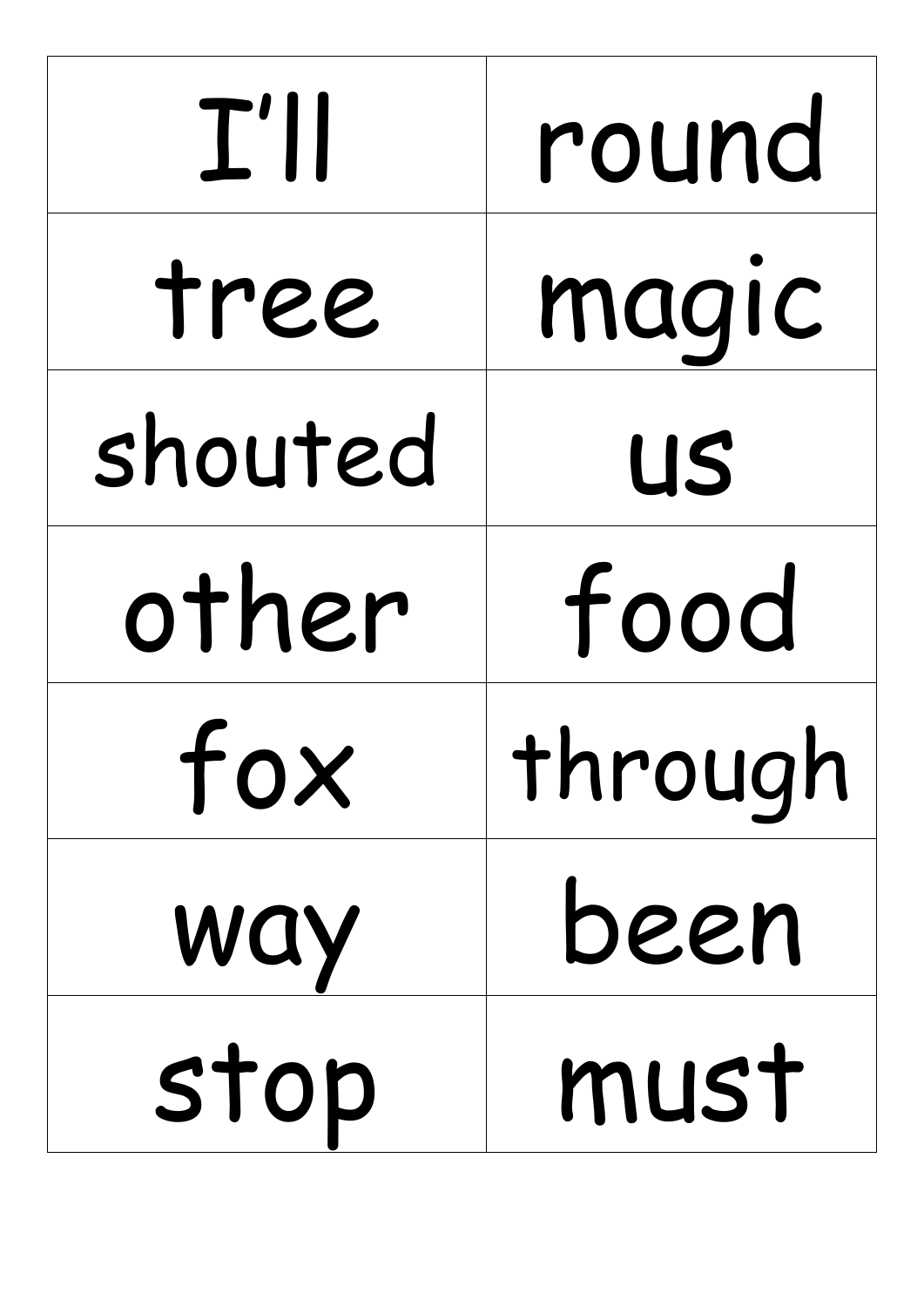| red   | door    |
|-------|---------|
| right | sea     |
| these | began   |
| boy   | animals |
| never | next    |
| first | work    |
| lots  | need    |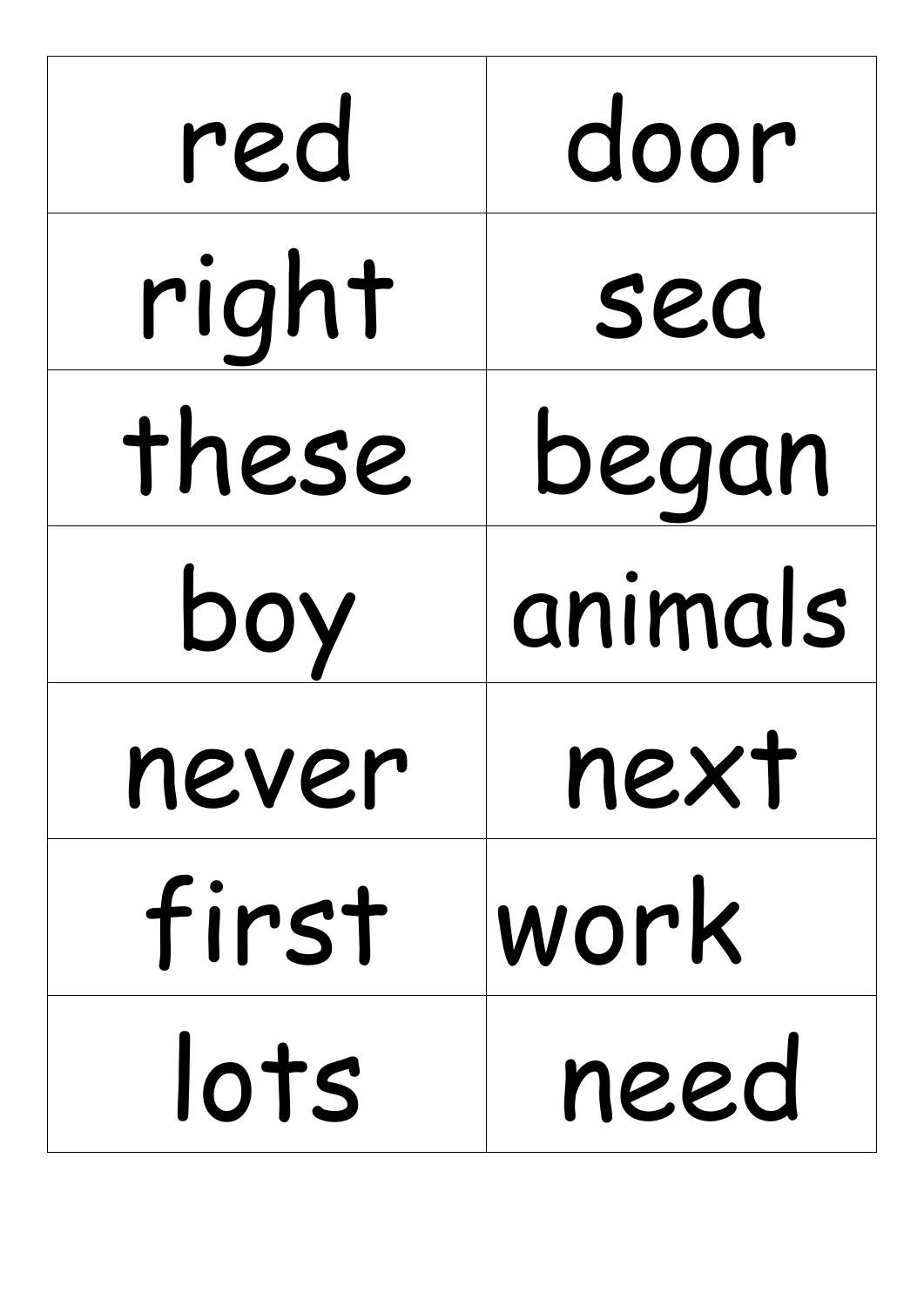| that's       | baby       |
|--------------|------------|
| fish         | gave       |
| mouse        | something  |
| bed          | may        |
| <b>STIII</b> | TOUNQ      |
| live         | <b>SAY</b> |
| Soon         | night      |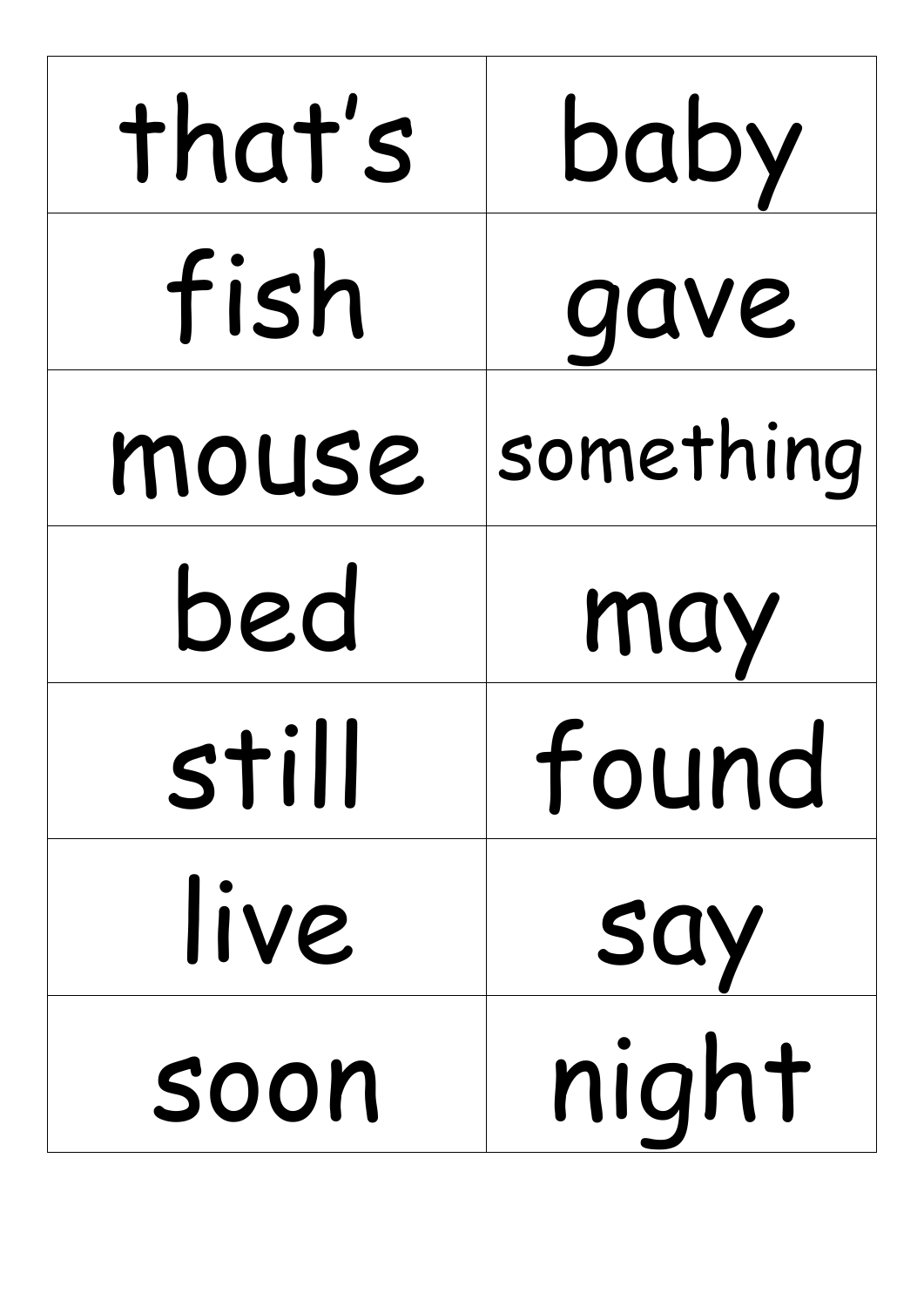| narrator | small    |
|----------|----------|
| car      | couldn't |
| three    | head     |
| king     | town     |
| L'Ve     | around   |
| every    | garden   |
| fast     | only     |

 $\overline{1}$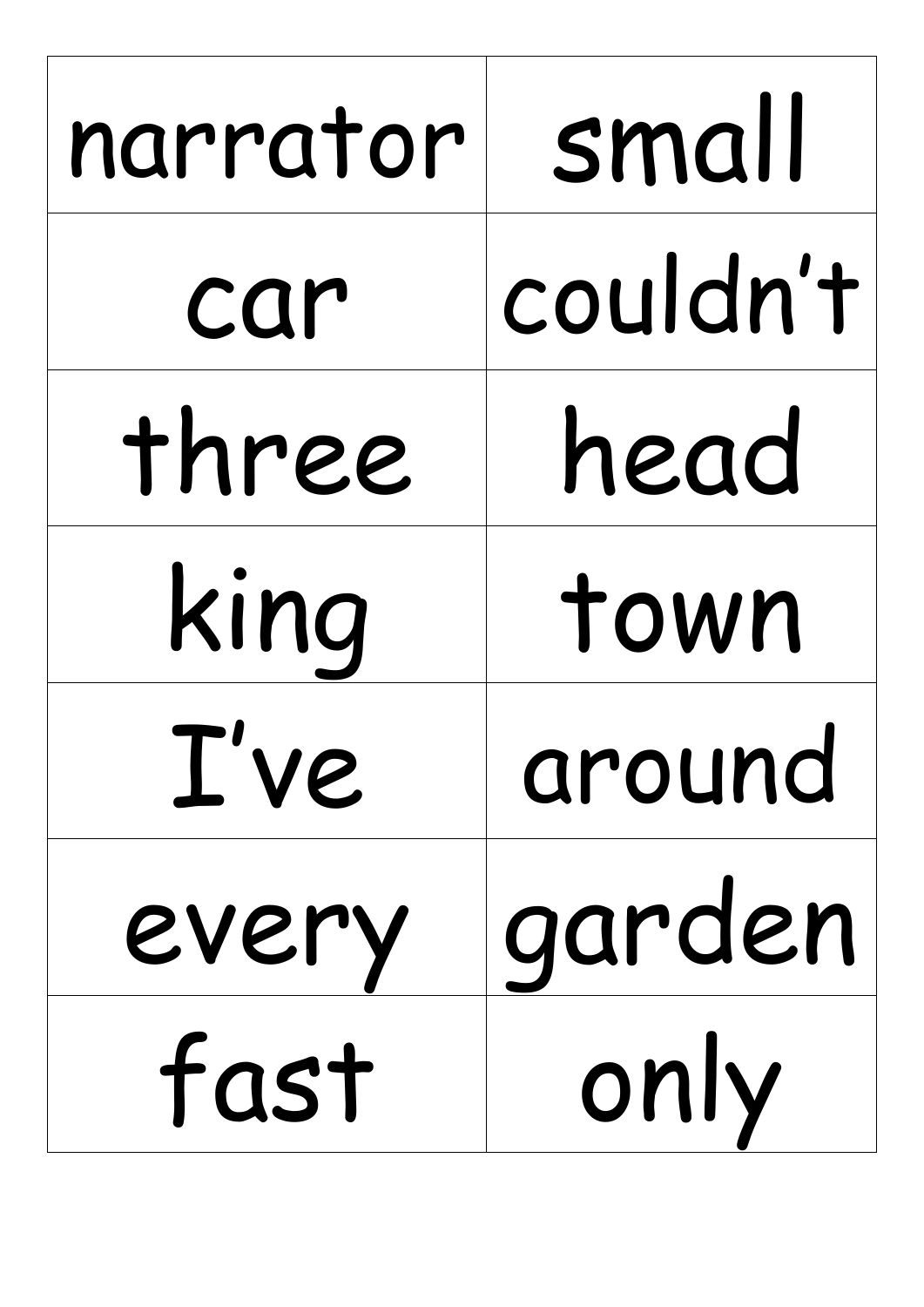| many     | laughed |
|----------|---------|
| let's    | much    |
| suddenly | told    |
| another  | great   |
| why      | ried    |
| keep     | room    |
| last     | jumped  |
| because  | even    |

٦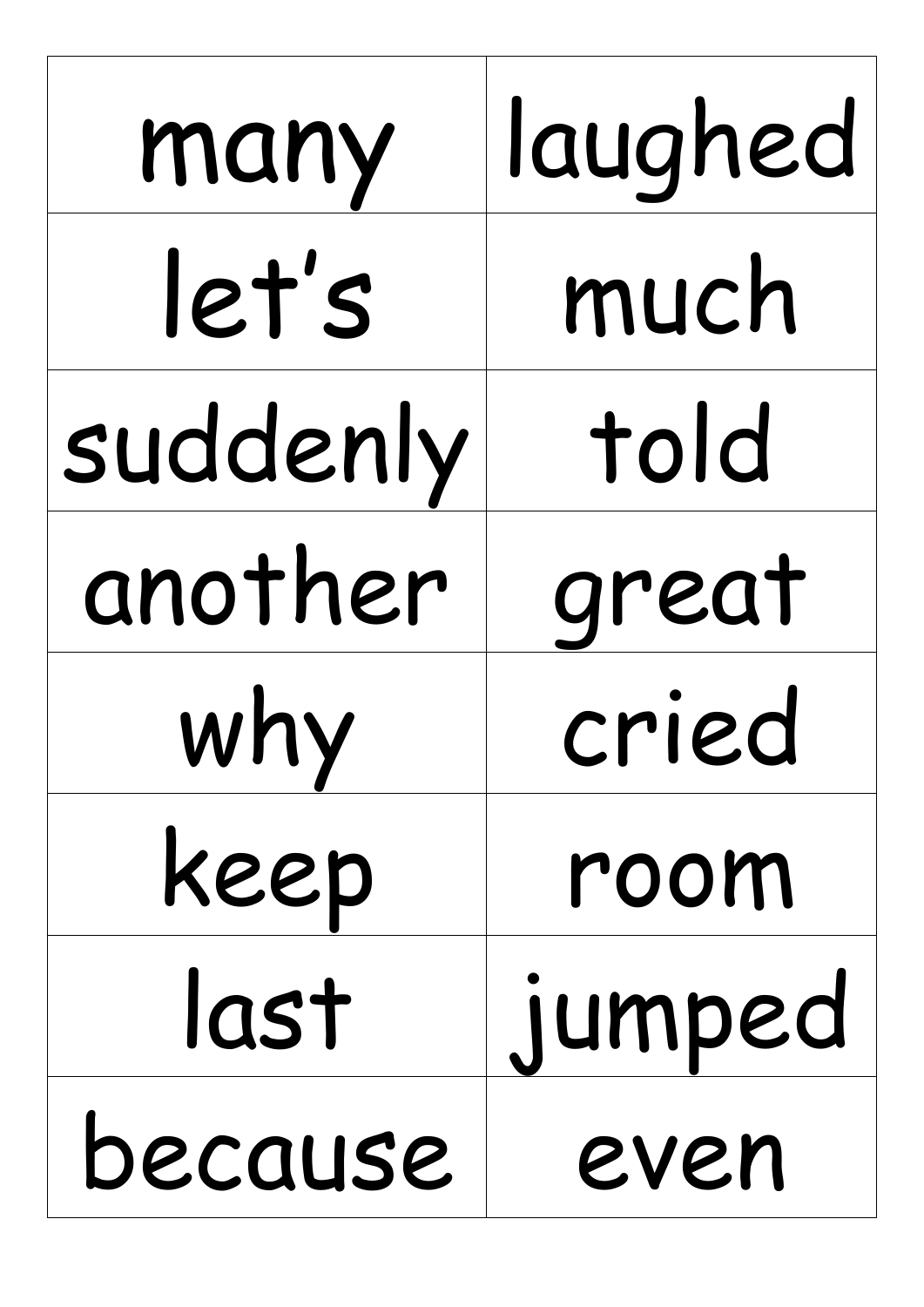| am      | before  |
|---------|---------|
| gran    | clothes |
| tell    | key     |
| fun     | place   |
| mother  | sat     |
| boat    | window  |
| sleep   | feet    |
| morning | queen   |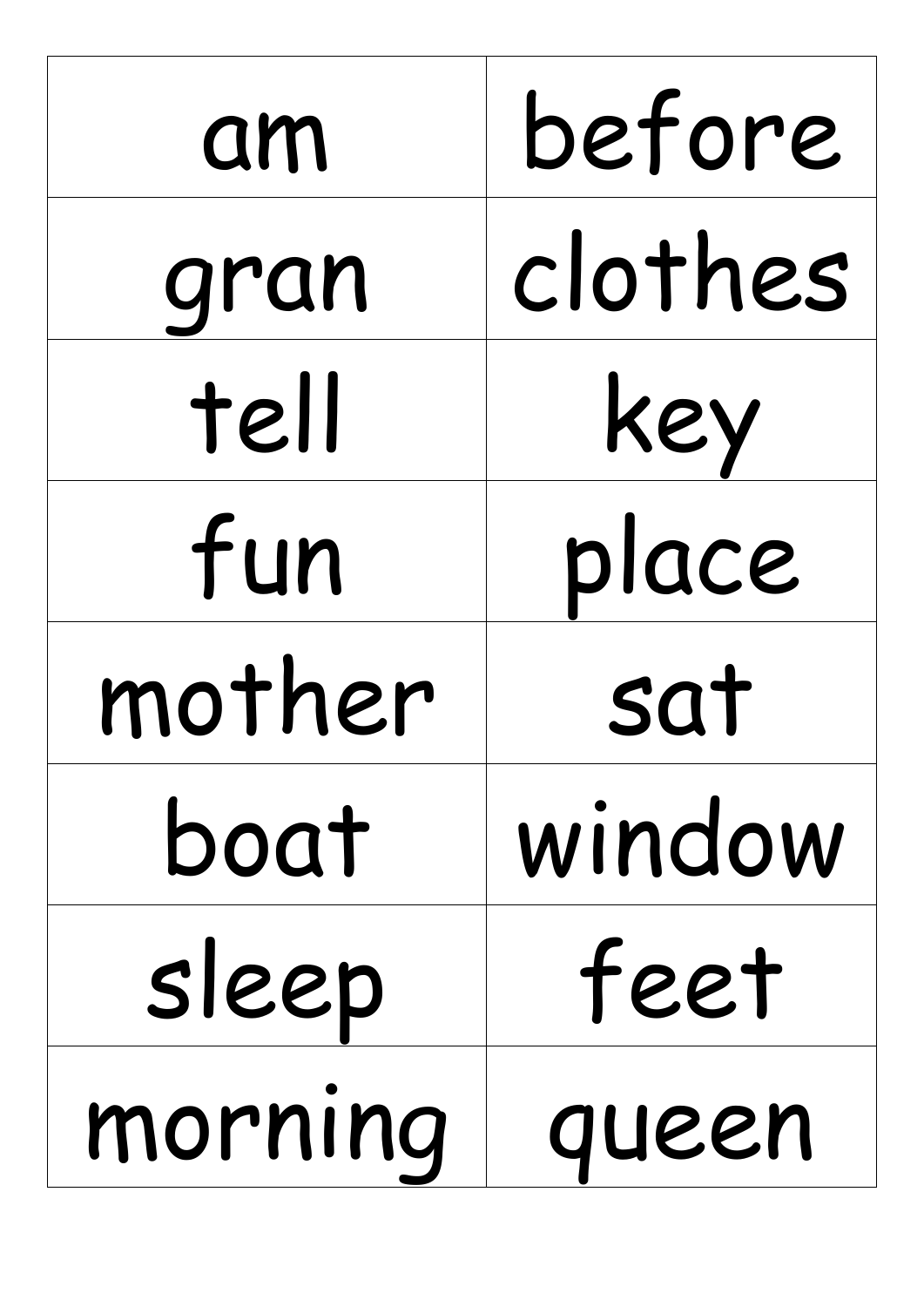| each      | book  |
|-----------|-------|
| its       | green |
| different | let   |
| girl      | which |
| inside    | run   |
| any       | under |
| hat       | SNOW  |
| air       | trees |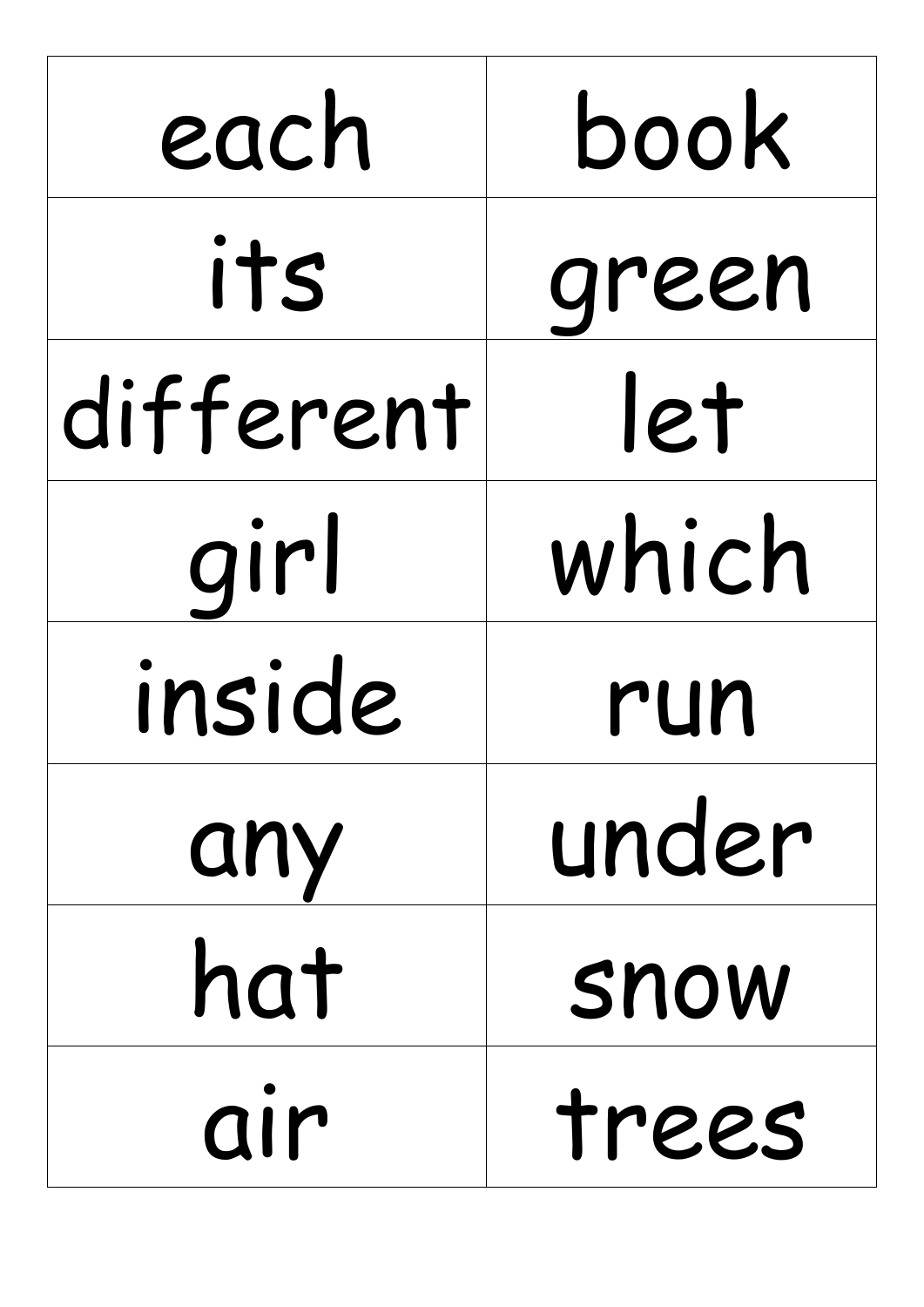| bad               | tea     |
|-------------------|---------|
| top               | eyes    |
| fell              | friends |
| box               | dark    |
| grandad   there's |         |
| looking           | end     |
| than              | best    |
| better            | hot     |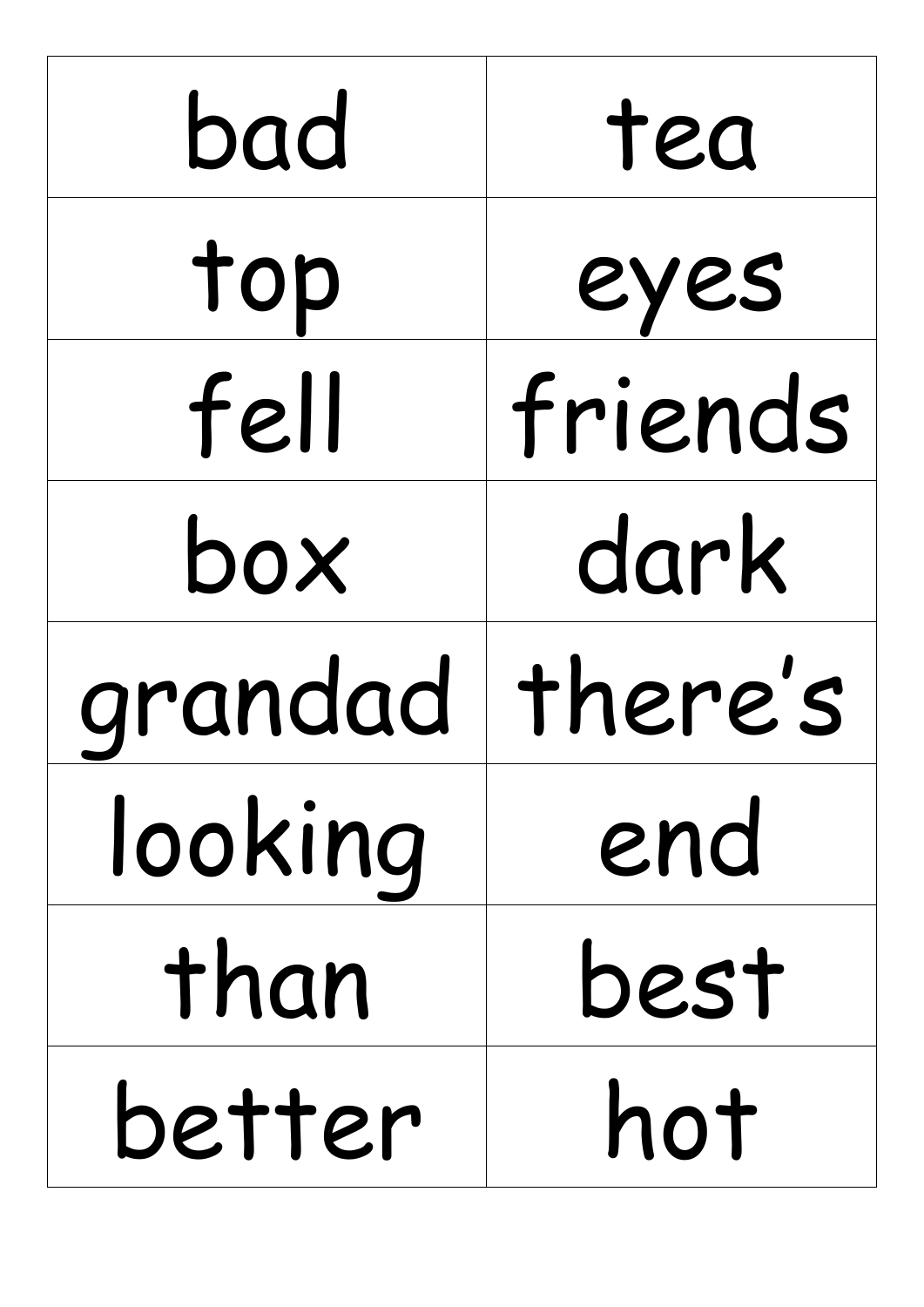| sun     | across |
|---------|--------|
| gone    | hard   |
| floppy  | really |
| wind    | wish   |
| eaas    | once   |
| please  | thing  |
| stopped | ever   |
| miss    | most   |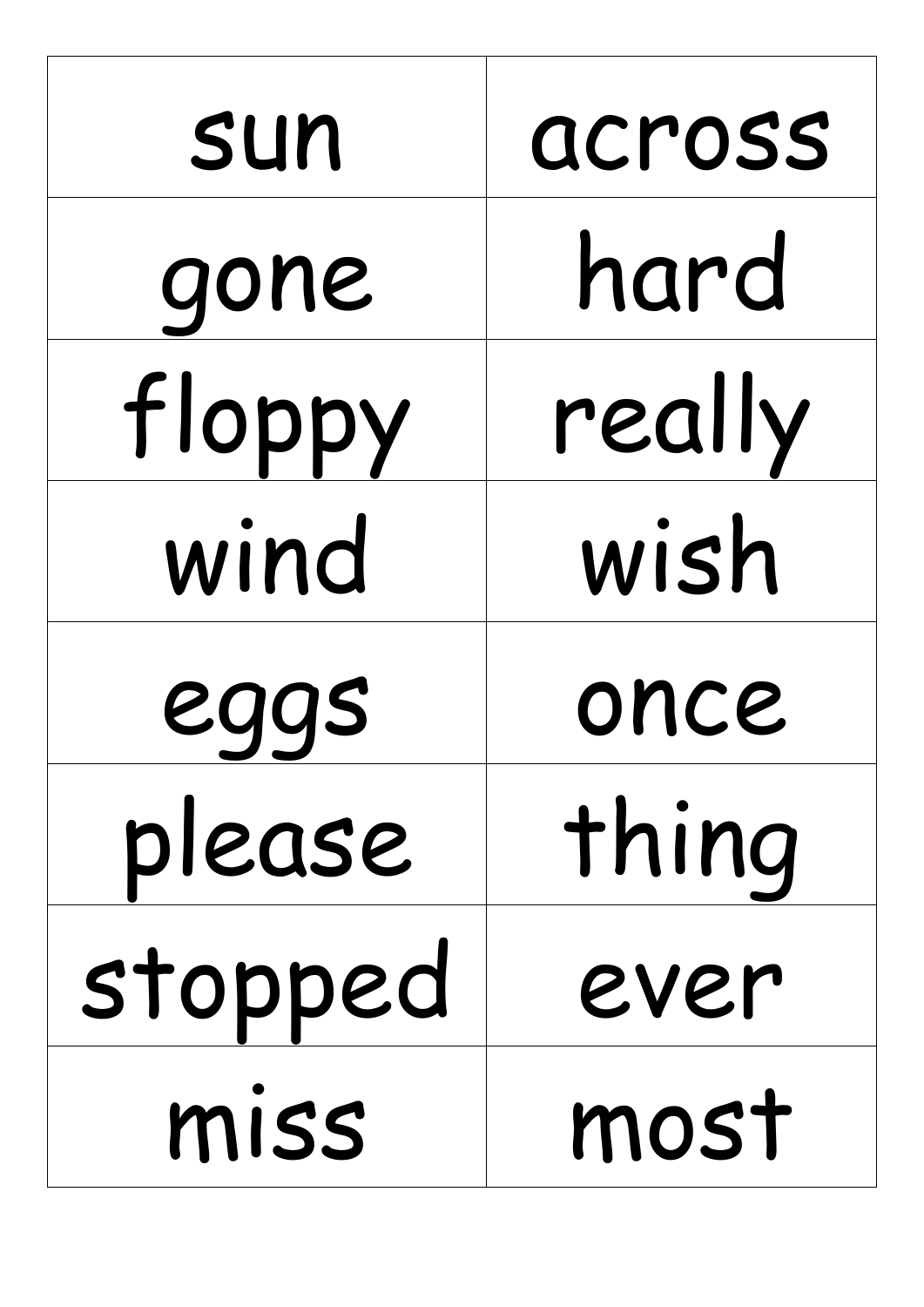| cold       | park  |
|------------|-------|
| lived      | birds |
| duck       | horse |
| rabbit     | white |
| coming     | he's  |
| river      | liked |
| giant      | looks |
| <b>USE</b> | along |